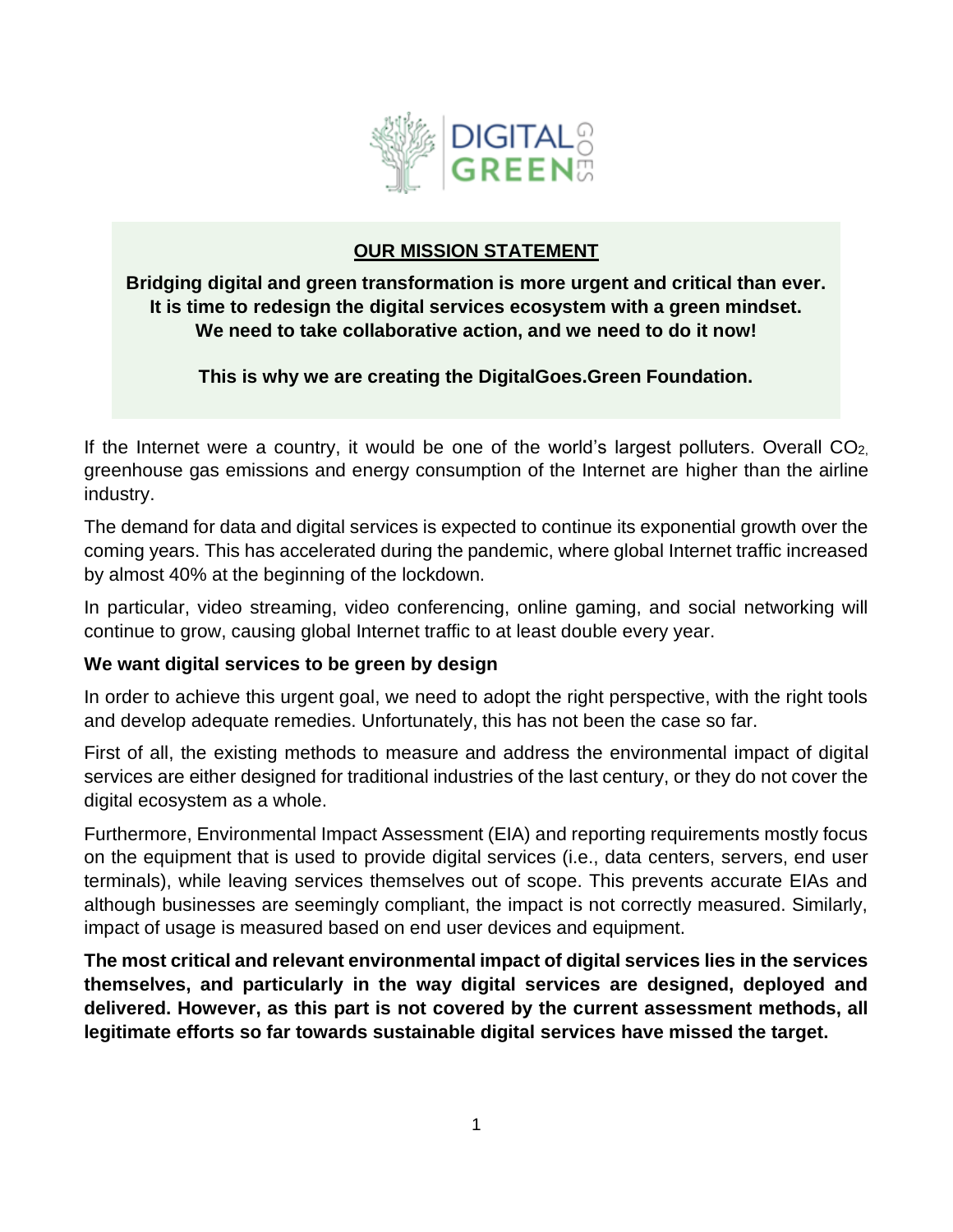**This is where DigitalGoes.Green comes in:** Putting digital services themselves at the core of the solutions will enable us to create a comprehensive framework that addresses the whole ecosystem and incentivise new, environment friendly digital services. People will keep using the Internet and fully reap its benefits in a sustainable manner.

**Digital and green transformations are both urgent and their objectives are critical for our future. The way DigitalGoes.Green is addressing this challenge will allow us to fulfil both goals in a unique and balanced manner.**

### **WE HEREBY COMMIT TO A 3-FOLD PROMISE:**

### **INSPIRE**

We are a **unique hub** where public and private decision-makers, civil society, academics and experts from green and technical communities gather, exchange information and knowledge, talk and listen around a shared vision towards a sustainable digital future.

Recognising that the digital economy is **circular,** we work with every stakeholder involved in the financing, design, development and deployment of digital services. We create the momentum for key stakeholders to adopt **consensus-based** solutions to lower the environmental impact of both current and emerging digital services for the benefit of all parties.

## **INNOVATE**

We initiate new frameworks by focusing on the most **exponential** and the most impactful part of the digital services ecosystem: the digital services themselves. We launch more effective processes for long term, future proof and sustainable digital services. We create value for every stakeholder in the digital ecosystem.

We become a living reference for accurate assessment of the environmental impact of digital services through a common and coherent methodology. With a holistic and forward looking approach, we make sure current and emerging digital services are **green by design**.

### **IMPLEMENT**

Together with our partners and experts from the green and technical communities, we identify the most relevant and critical digital services to address. Once approved, we launch and coordinate **independent** working groups with a view to deliver concrete principles, best practices and standards which will significantly lower the environmental impact of these specific services.

Members of the working groups have a **shared responsibility** for the implementation of these concrete consensus based solutions. Also, each working group will agree on the way forward to give those results the broadest recognition and **adoption** at global level, including the adoption of voluntary labels or official standards for sustainable digital services.